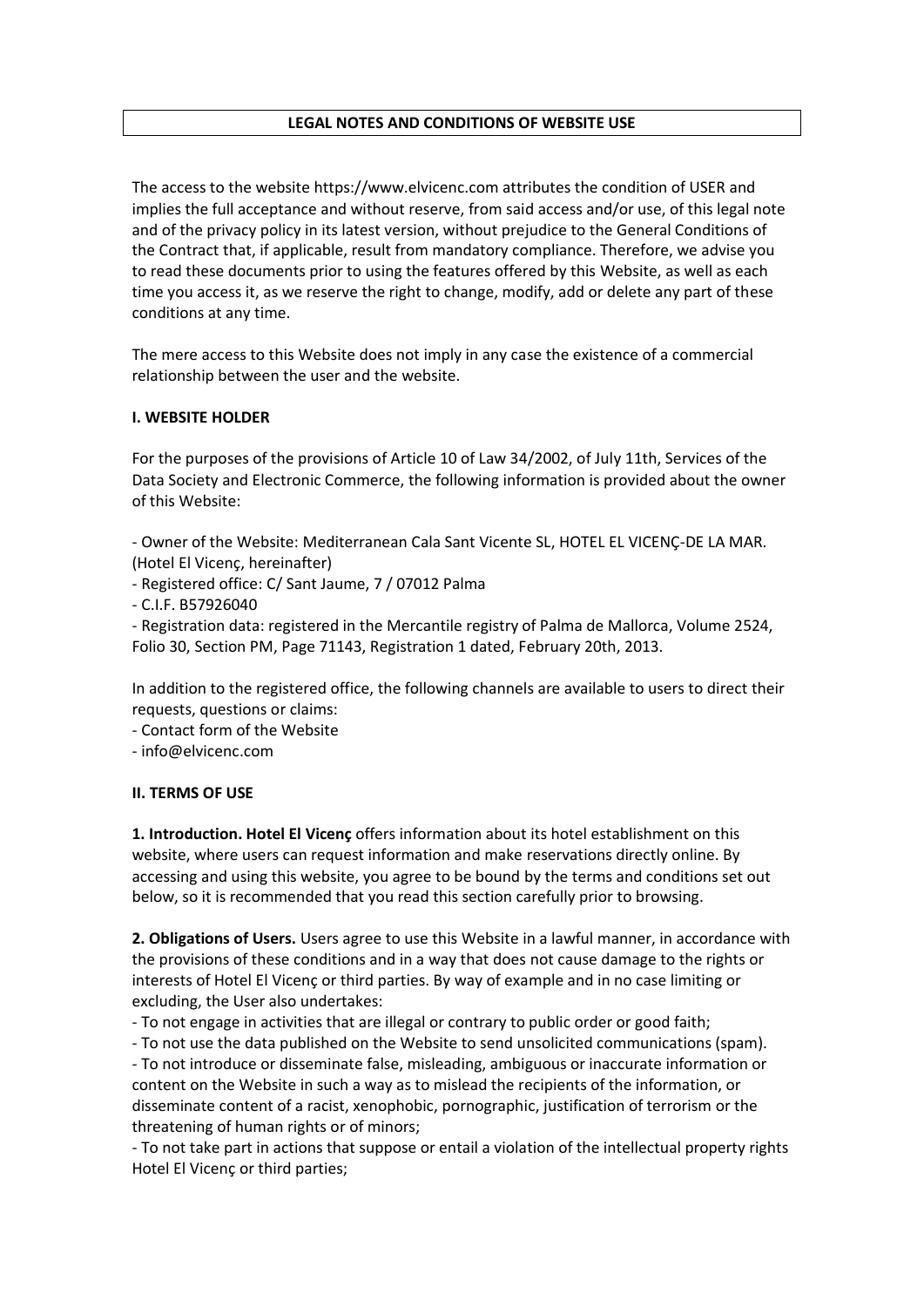- To not cause damage to the physical and logical systems of Hotel El Vicenç, its suppliers or third parties;

- To not introduce or spread computer viruses on the network or use any other physical or logical systems that are capable of causing the aforementioned damage.

- To not suppress, alter, evade or manipulate any protection device or security system that was installed in the pages of this Website.

**3. Exclusion of responsibility.** This Website is provided "as is" and its use is made at the user's own risk, so neither Hotel El Vicenç, nor its administrators, workers, suppliers or collaborators will be liable for any damages, of any nature, direct or not, that derive from the use of the Website expressly excluding Hotel El Vicenç ,to the extent provided by the Law, any type of guarantees, whether expressed or implied.

Hotel El Vicenç does not guarantee the availability and accessibility of the Website, although it will make all efforts that are reasonable in this regard. Occasionally, interruptions may occur allowing for the necessary time to carry out corresponding maintenance operations. Hotel El Vicenç is not responsible for any damages arising from interferences, interruptions, computer viruses, telephone breakdowns or telephone disconnections caused by causes beyond the control of said entity; of delays or blockages in the use of this electronic system caused by deficiencies or overloads in the data processing center, telephone lines, in the Internet system or in other electrical systems; nor of any other alteration that may occur in the software or hardware of Users. Nor does it guarantee the absence of viruses, malwares, Trojans or other elements that may cause alterations in the computer system, documents or files of the User, excluding any responsibility for damages of any kind caused to the User for this reason. Similarly, Hotel El Vicenç will not be liable for damages caused by third parties through illegitimate interference beyond its control.

Neither will it be liable for any damages caused by the use or misuse of the contents of the Website, nor for the consequences that may arise from errors, defects or omissions in the contents that may appear on this Website provided by the Users themselves or other third parties. Hotel El Vicenç does not assume any obligation or liability with respect to those services that it does not lend directly.

**4. External links.** Under no circumstances will Hotel El Vicenç assume any responsibility for the contents of the links belonging to a third party website, nor will it guarantee the technical availability, quality, reliability, accuracy, amplitude, veracity, validity and legality of any material or information contained in any of the said hyperlinks or other Internet sites. Likewise, the inclusion of these external connections will not imply any type of association, merger or participation with the connected entities.

**5. Denial of access and cancellation of accounts.** Hotel El Vicenç reserves the right to deny access to the Website to those Users who breach these conditions; in case of unforeseen technical or security problems; inactivity of the account for a significant time; or in compliance with a request and/or a police, judicial or administrative order.

**6. Processing of personal data.** Users consent to the processing of their personal data with the scope and in the terms indicated in our privacy policy, which is available on the home page of the Website, said policy also being incorporated into these conditions by reference. In this policy, Users will find information on how to exercise their rights of access, deletion, limitation and rectification of their personal information, as well as the opposition to their treatment, procession and portability.

**7. Intellectual property and copyright.** Without prejudice to the content on which third parties